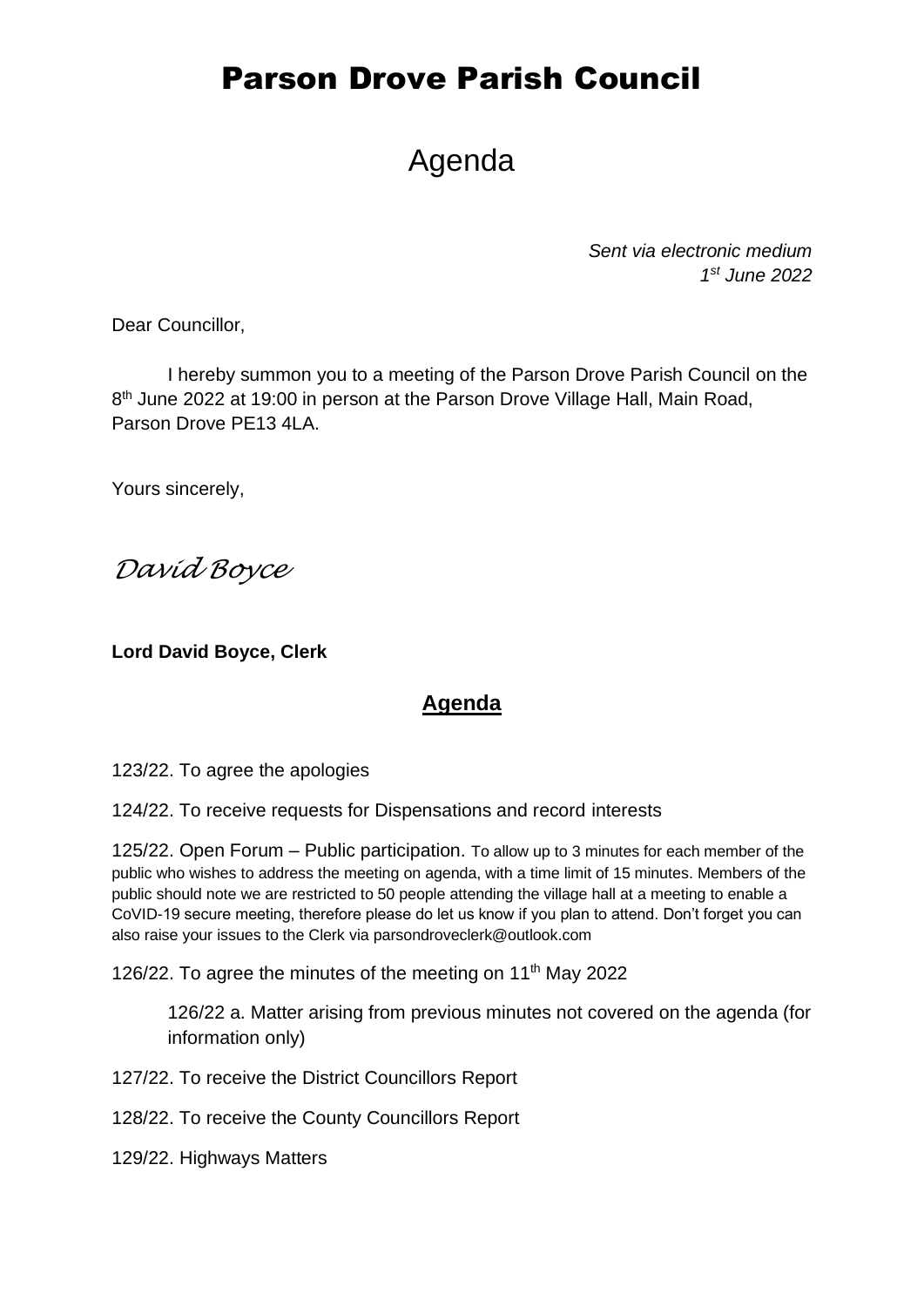# Parson Drove Parish Council

129/22. a. To report any new street lighting faults

129/22. b. To consider adopting FPC8 from Wisbech St Mary PC

129/22. c. To acknowledge the road closure between Fen Road and Long Drove from 30/08/2022 to 31/08/2022

129/22. d. To acknowledge the road closure between Marshalls Bank Junction and 323 metres South of the junction from 22/02/2023 to 29/03/2023

129/22. e. To acknowledge the road closure between Harrolds Bank and a point 930 metres East of the road from 23/01/2023 – 03/03/2023

129/22. f. To acknowledge the road closure on Back Road between 24/08/2022 to 26/08/2022

129/22. g. To acknowledge the various road closures between 01/08/2022 to 31/01/2024 for resurfacing footpaths and rights of way

129/22. h. To acknowledge the new gritting scheme schedule

130/22. Planning application decision updates

130/22 a. F/YR22/3046/COND Details reserved by condition 3 (temporary [facilities\) of planning permission F/YR22/0110/F \(Erect 1 x dwelling \(2-storey 3](https://www.publicaccess.fenland.gov.uk/publicaccess/applicationDetails.do?keyVal=RBCOP2HE01U00&activeTab=summary) [bed\) with integral garage involving demolition of existing dwelling and alterations](https://www.publicaccess.fenland.gov.uk/publicaccess/applicationDetails.do?keyVal=RBCOP2HE01U00&activeTab=summary)  [to existing access, and temporary siting of a caravan during construction\)](https://www.publicaccess.fenland.gov.uk/publicaccess/applicationDetails.do?keyVal=RBCOP2HE01U00&activeTab=summary) Fairview Barn Johnsons Drove Parson Drove Wisbech Cambridgeshire PE13 4JS Approved

130/22. b. F/YR22/0356/NONMAT Non-Material Amendment: amendment to [condition 2 \(materials\) relating to planning permission F/YR17/0770/F](https://www.publicaccess.fenland.gov.uk/publicaccess/applicationDetails.do?keyVal=R9I1SRHE0D800&activeTab=summary)  [\(Conversion of existing barn to form 2-storey 2-bed dwelling including raising the](https://www.publicaccess.fenland.gov.uk/publicaccess/applicationDetails.do?keyVal=R9I1SRHE0D800&activeTab=summary)  [roof to accommodate the first floor and a single-storey side extension involving](https://www.publicaccess.fenland.gov.uk/publicaccess/applicationDetails.do?keyVal=R9I1SRHE0D800&activeTab=summary)  [the formation of a new access and demolition of existing lean-to shed and farm](https://www.publicaccess.fenland.gov.uk/publicaccess/applicationDetails.do?keyVal=R9I1SRHE0D800&activeTab=summary)  [out-buildings together with the formation of a new vehicular access\) to enable](https://www.publicaccess.fenland.gov.uk/publicaccess/applicationDetails.do?keyVal=R9I1SRHE0D800&activeTab=summary)  [upvc to be used for doors and windows instead of timber](https://www.publicaccess.fenland.gov.uk/publicaccess/applicationDetails.do?keyVal=R9I1SRHE0D800&activeTab=summary) The Barn Clough Cross Farm Marshalls Bank Parson Drove Cambridgeshire PE13 4JE Approved

130/22. c. F/YR22/3019/COND Details reserved by Condition 09 (Energy [Assessment\)\) and 12 \(Levels\) of planning permission F/YR19/0971/O \(Erect up to](https://www.publicaccess.fenland.gov.uk/publicaccess/applicationDetails.do?keyVal=R7GAY1HE0D800&activeTab=summary)  [5 dwellings \(outline application with matters committed in respect of access\)\) \(Plot](https://www.publicaccess.fenland.gov.uk/publicaccess/applicationDetails.do?keyVal=R7GAY1HE0D800&activeTab=summary)  [4 only\)](https://www.publicaccess.fenland.gov.uk/publicaccess/applicationDetails.do?keyVal=R7GAY1HE0D800&activeTab=summary)

Land East Of The Silverings 114 Main Road Parson Drove Cambridgeshire Approved

130/22. d. F/YR22/0201/F Erect a double stable and hay store on skids and [formation of a hardstanding](https://www.publicaccess.fenland.gov.uk/publicaccess/applicationDetails.do?keyVal=R6OK5CHE0D800&activeTab=summary)

Land East Of Downyonder Harolds Bank Parson Drove Cambridgeshire Granted